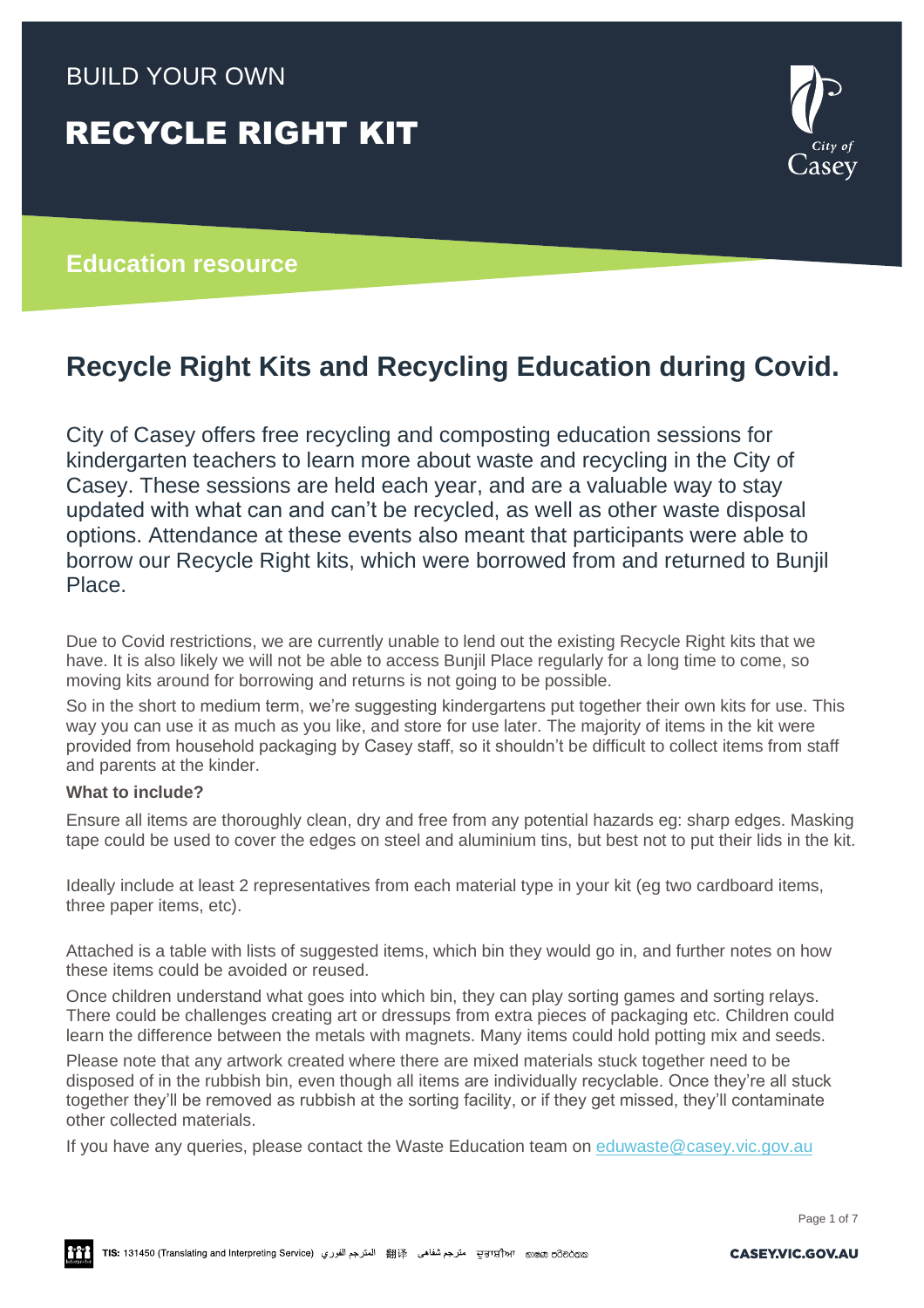| <b>Item</b>                                                             | How to dispose of it                                                                                                                                                                                                                                                         | <b>Extra information</b>                                                                                                                                                                                                          |
|-------------------------------------------------------------------------|------------------------------------------------------------------------------------------------------------------------------------------------------------------------------------------------------------------------------------------------------------------------------|-----------------------------------------------------------------------------------------------------------------------------------------------------------------------------------------------------------------------------------|
| <b>Hard Plastics</b>                                                    | Most household hard plastics<br>can go into the recycling bin if<br>they have the number $1 - 5$<br>shown in the recycling triangle.<br><b>Plastic bottles and containers</b><br>need to be clean and dry with<br>lids removed. The lids need to go<br>into the rubbish bin. | Plastics are made from petroleum oil that<br>has been mined from the earth. Oil is not a<br>renewable resource so avoiding single use<br>plastics is the best option and making sure<br>any plastics used are recycled correctly. |
| Plastic milk bottle - 1, 2 or 3L<br>Plastic (1) PET or (2) HDPE         | Bottle in Recycling bin<br>Lid in Rubbish bin                                                                                                                                                                                                                                | <b>Empty and clean</b><br>Can you reuse the lid for craft or games?<br>You can cut the bottle and make a scoop<br>for use in the sandpit or for gardening or<br>water play. You could make hanging pots<br>with these containers. |
| Plastic Juice bottle                                                    | Bottle in Recycling bin<br>Lid in Rubbish bin                                                                                                                                                                                                                                | <b>Empty and clean</b><br>Can you reuse the lid for craft or games?<br>Cut off the bottom and make a terrarium or<br>mini greenhouse?                                                                                             |
| Berry containers                                                        | Recycling bin                                                                                                                                                                                                                                                                | You can use these for planting and raising<br>seedlings                                                                                                                                                                           |
| <b>Biscuit trays</b>                                                    | Recycling bin                                                                                                                                                                                                                                                                | The softest of the 'hard' plastics that can go<br>into the recycling bin                                                                                                                                                          |
| Take away food container<br>rectangle or round                          | Recycling bin                                                                                                                                                                                                                                                                | Wash these containers. There are great for<br>reuse as food containers or storage.<br>How else could we avoid these or reuse<br>them?                                                                                             |
| <b>Plastic or paper Straw</b>                                           | Rubbish bin                                                                                                                                                                                                                                                                  | Do we need to use straws in our drinks?<br>Can we go without straws?<br>https://www.strawnomore.org/                                                                                                                              |
| Assorted single use drink<br>bottles<br>water, pop top and soft drink   | Bottle in Recycling bin<br>Lid in Rubbish bin                                                                                                                                                                                                                                | By using a reusable drink bottle you can<br>reduce plastic waste<br>Discuss that water is the healthier option                                                                                                                    |
| Shampoo/conditioner bottle,<br>hand soap pump or detergent<br>bottle    | Bottle Recycle,<br>Lid, Pump or spray in Rubbish<br>bin                                                                                                                                                                                                                      | Can you refill these bottles or avoid them<br>by using bars of soap that are plastic free?                                                                                                                                        |
| Large yoghurt or icecream<br>plastic tub                                | Recycling bin                                                                                                                                                                                                                                                                | Plastic containers with lids are great to<br>store food or other items                                                                                                                                                            |
| Yoghurt/fruit mush single<br>serve multi pack tubs (snap<br>apart ones) | Rubbish bin                                                                                                                                                                                                                                                                  | These tubs are plastic number 6,<br>polystyrene and cannot be recycled. Option<br>to buy in bulk and fill your reusable<br>container. These can be used for seedling<br>pots.                                                     |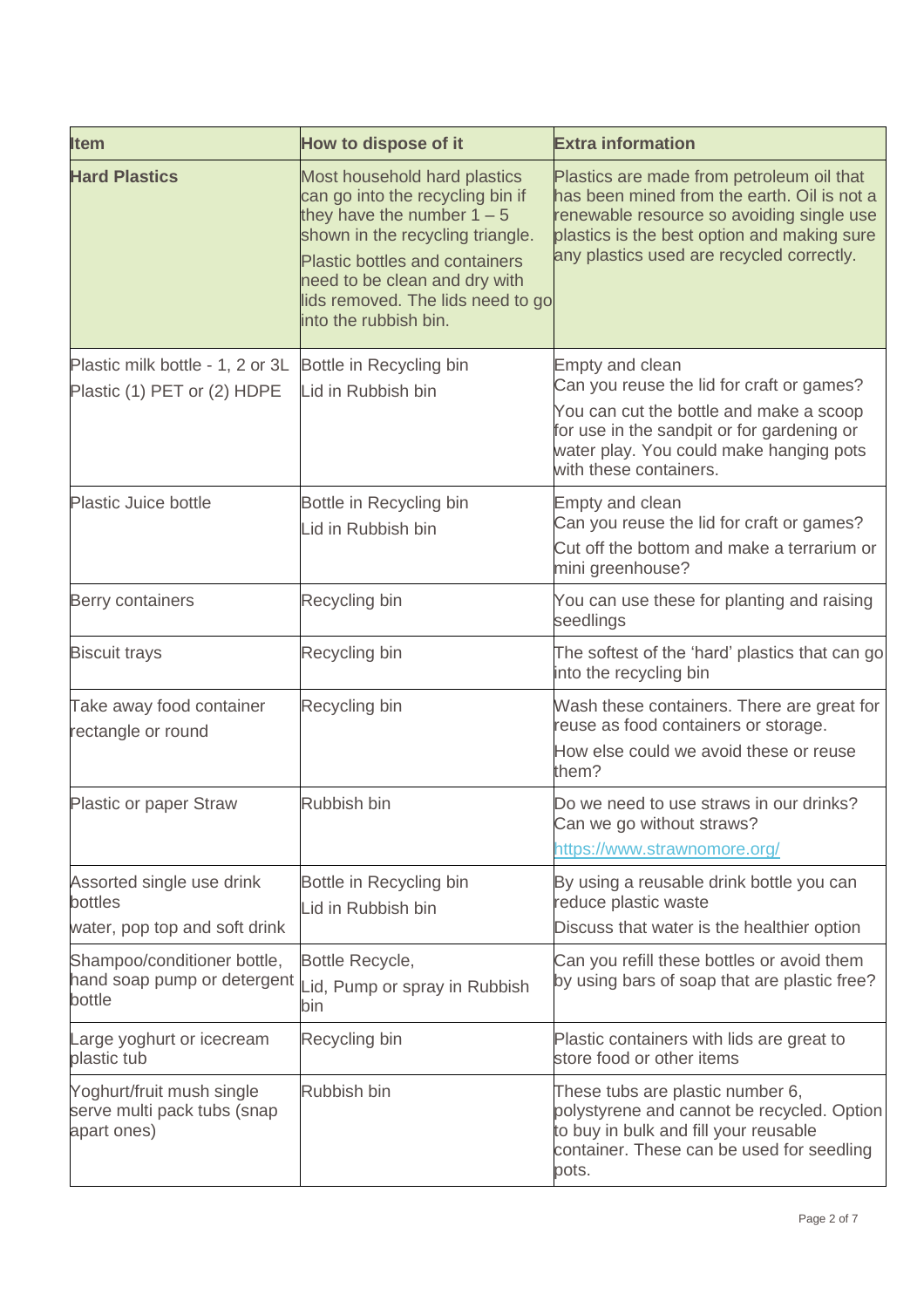| Black plastic: meat tray, plant Rubbish bin<br>pot etc                                                                                                                                                                      |                                                                               | Black plastic cannot be recycled, reuse for<br>art or gardening, otherwise place into<br>rubbish bin.                                                                                                                                                                                                                                    |
|-----------------------------------------------------------------------------------------------------------------------------------------------------------------------------------------------------------------------------|-------------------------------------------------------------------------------|------------------------------------------------------------------------------------------------------------------------------------------------------------------------------------------------------------------------------------------------------------------------------------------------------------------------------------------|
| <b>Plastic cutlery</b>                                                                                                                                                                                                      | Rubbish bin                                                                   | Do you need these? Can you take your<br>own and wash and reuse? Can students<br>decorate a small pencil case or similar<br>pouch to keep their own cutlery with them<br>when out?                                                                                                                                                        |
| <b>Bread tags</b>                                                                                                                                                                                                           | Rubbish bin                                                                   | Too small to be recycled, Plastic needs to<br>be at least 5cm to be recycled.<br><b>Consider collecting for Breadtags for</b><br>wheelchairs<br>Some bread companies are moving to<br>cardboard tags, so look out for those. The<br>tiny cardboard tags can be buried or<br>composted.                                                   |
| <b>Expanded</b><br>Polystyrene/Styrofoam<br>Traditionally white, used in<br>packaging.<br>Black or white trays<br>sometimes used for<br>meat/clingwrapped produce.<br>Polystyrene cups and<br>clamshells for takeaway foods | Rubbish bin                                                                   | Expanded polystyrene cannot be recycled<br>in kersbide bins. If you have a lot of clean<br>polystyrene, it can be taken to specialised<br>recyclers. Polystyrene is easily broken up<br>and can end up everywhere, so take care<br>when using it to reduce mess.<br>Note that some single use polystyrene will<br>be banned by Feb 2023. |
| Melamine - plate or bowl                                                                                                                                                                                                    | Rubbish bin                                                                   | Melamine plastic is not recyclable                                                                                                                                                                                                                                                                                                       |
| <b>Soft plastics</b>                                                                                                                                                                                                        | Check REDcycle website for<br>more information of what items<br>are accepted. | Soft plastics do not go into the recycling<br>bin, they can be collected and returned to<br>major supermarkets for recycling                                                                                                                                                                                                             |
| Plastic shopping bag                                                                                                                                                                                                        | Rubbish bin or in-store soft<br>plastic recycling (only if clean<br>and dry)  | You can replace the need for plastic<br>shopping bags by taking your reuseable<br>bags to store or taking items in a box. If<br>you do have bags try to find a way to reuse<br>them before throwing them away.<br>Consider making <b>Boomerang Bags</b> as a<br>community.                                                               |
| Biscuit package outer bag                                                                                                                                                                                                   | Rubbish bin or in-store soft<br>plastic recycling (only if clean<br>and dry)  | If you can make your own snacks from<br>scratch you can save extra packet waste.                                                                                                                                                                                                                                                         |
| <b>Bread bag</b>                                                                                                                                                                                                            | Rubbish bin or in-store soft<br>plastic recycling (only if clean<br>and dry)  | Bread bags can be very useful to reuse for<br>food storage, as a bin liner, to store your<br>soft plastics to return to store or to take on<br>walks to pick up rubbish. You can also ask<br>the bakery to put your bread in a reusable<br>bag                                                                                           |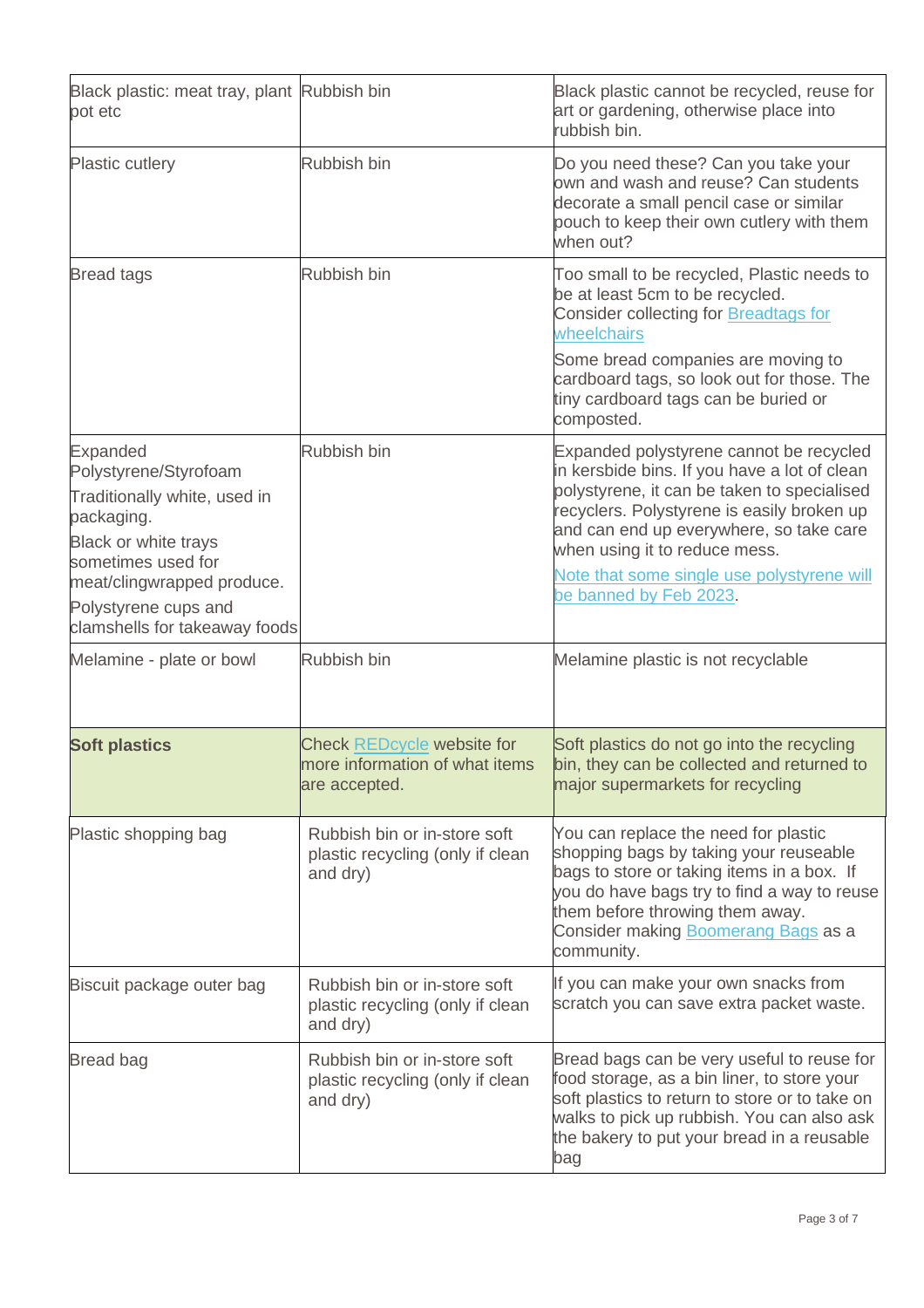| Single serve food wrappers,<br>muesli bar, chip packet, silver<br>lined plastic | Rubbish bin or in-store soft<br>plastic recycling (only if clean<br>and dry) | Can you avoid food in single wrapped<br>packets? Could you just put snacks in your<br>lunch box or a container? Usually healthier<br>foods come without packaging eg fruit and<br>vegetables.                                                                                                                          |
|---------------------------------------------------------------------------------|------------------------------------------------------------------------------|------------------------------------------------------------------------------------------------------------------------------------------------------------------------------------------------------------------------------------------------------------------------------------------------------------------------|
| <b>Glad wrap</b>                                                                | Rubbish bin or in-store soft<br>plastic recycling (only if clean<br>and dry) | By using a reusable container or beeswax<br>wrap you can avoid using cling wrap                                                                                                                                                                                                                                        |
| Zip lock bag                                                                    | Rubbish bin or in-store soft<br>plastic recycling (only if clean<br>and dry) | By using a reusable container you can<br>avoid these bags. You can wash and reuse<br>the ones you have rather than just using<br>them once.                                                                                                                                                                            |
| Squeezy pouch yoghurt                                                           | Rubbish bin                                                                  | Not recyclable in kerbside bins, a better<br>alternative is to put your yoghurt in reusable<br>tubs. It also works out cheaper this way.                                                                                                                                                                               |
| <b>Glass</b>                                                                    | is recyclable in kerbside council<br>bins.                                   | Only glass that held food or drink Glass is made from melted sand, soda ash<br>and limestone. Glass can be recycled back<br>into new glass packaging, or downcycled<br>for use as road base.                                                                                                                           |
| Glass bottle - clear, brown or<br>green<br>Eg: sauce, olive oil, soft drink     | Recycling bin                                                                | Any glass bottle that contained food or<br>drink when purchased can be recycled.<br>Glass needs to be clean and dry before<br>recycling. Remove the lid. Metal lids and<br>plastic lids over 5cm diameter can go into<br>the recycling bin. Plastic lids under 5cm go<br>into the rubbish bin, unless used for crafts. |
| Glass jar eg, spreads, jam,<br>sauces                                           | Recycling bin                                                                | Any glass jar that held food or drink when<br>purchased can be recycled. Glass needs to<br>be clean and dry before recycling. Remove<br>the lid and put into recycling separately.<br>You can reuse glass jars for storing craft<br>items, holding other food, saving for making<br>jam and sauce etc,                 |
| <b>Drinking Glass</b><br>Pyrex<br>Mirror/window glass<br>Picture frame glass.   | Rubbish bin                                                                  | Only glass that came purchased with food<br>or drink can be recycled. Drinking glasses,<br>Pyrex, mirror and window glass cannot go<br>in the recycling bin.<br>Wrap carefully and then place in the<br>rubbish bin.                                                                                                   |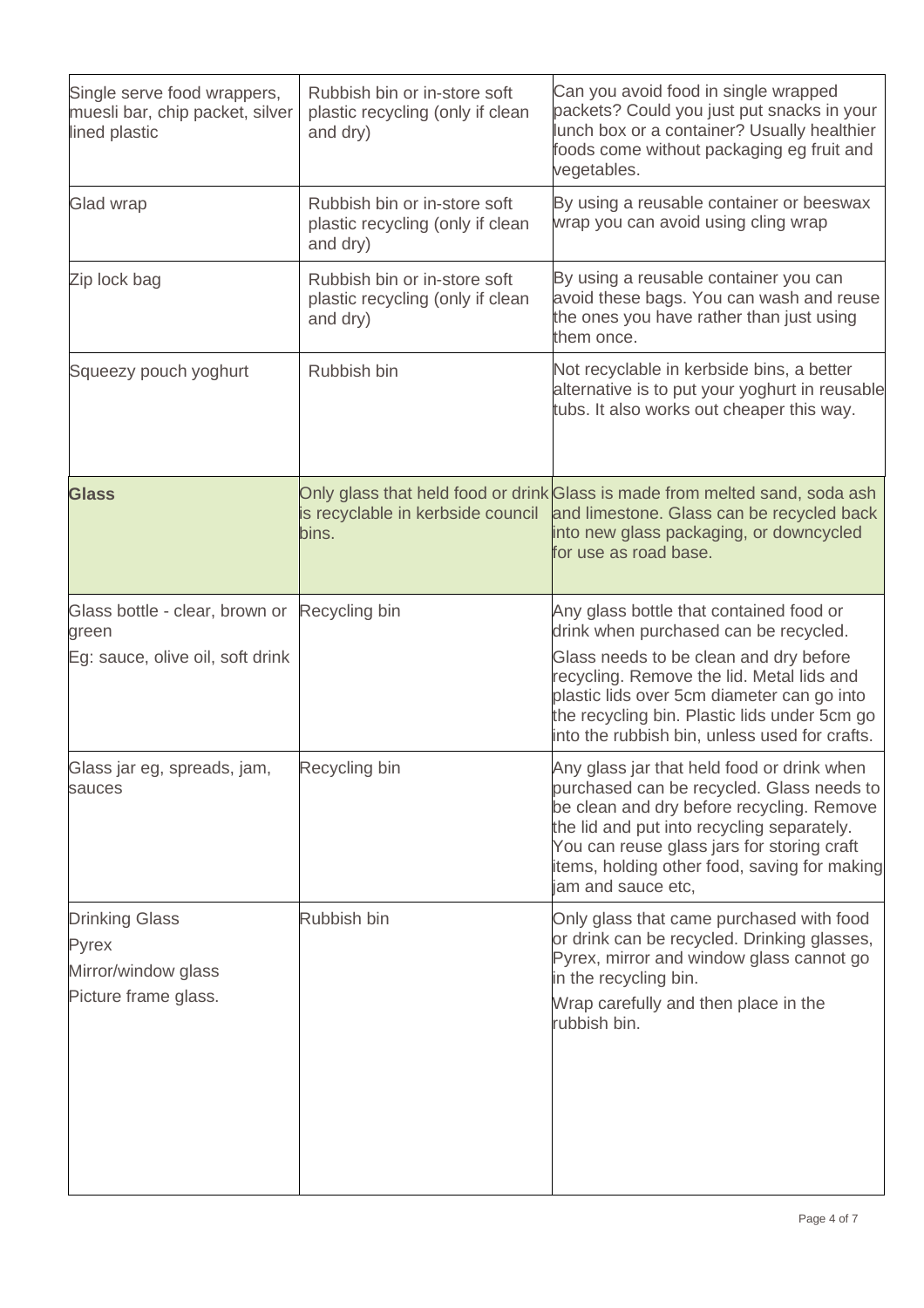| <b>Paper</b>                                                    | Most paper and cardboard<br>materials are recyclable. Paper<br>and cardboard that has been<br>used for art and has large<br>amounts of glue, sticky tape or<br>heavy paint would no longer be<br>recyclable. | Paper & cardboard is made from wood<br>pulp, which comes from cutting down and<br>processing trees. By reducing, reusing and<br>recycling paper, as well as buying recycled<br>paper, we are reducing the amount of trees<br>cut down.<br>Recycled office paper, toilet paper, tissues<br>and paper towel are all readily available. |
|-----------------------------------------------------------------|--------------------------------------------------------------------------------------------------------------------------------------------------------------------------------------------------------------|--------------------------------------------------------------------------------------------------------------------------------------------------------------------------------------------------------------------------------------------------------------------------------------------------------------------------------------|
| Sheets of paper                                                 | Recycling bin                                                                                                                                                                                                | Have you used both sides?<br>Can you reuse?<br>Plain paper can also go into your compost<br>system.                                                                                                                                                                                                                                  |
| Cardboard packaging - toy<br>box, tissue box, food<br>packaging | Recycling bin                                                                                                                                                                                                | Great to use for cardboard construction and<br>craft<br>Remove any ties or plastic first and place<br>these in the rubbish bin.                                                                                                                                                                                                      |
| Toilet and paper towel inner<br>cardboard roll                  | Recycling bin                                                                                                                                                                                                | Great to use for cardboard construction and<br>craft                                                                                                                                                                                                                                                                                 |
| Brown paper bag                                                 | Recycling bin                                                                                                                                                                                                | Can you reuse again? Or reuse for food,<br>seed saving, collecting items,<br>Can be added to compost system.                                                                                                                                                                                                                         |
| Catalogue                                                       | Recycling bin                                                                                                                                                                                                | You can use for art and craft activities or to<br>avoid make a "No Junk Mail Sticker" for<br>your letterbox.                                                                                                                                                                                                                         |
| Envelope                                                        | Recycling bin                                                                                                                                                                                                | If it has a see through window it can still be<br>recycled.                                                                                                                                                                                                                                                                          |
| Newspaper                                                       | Recycling bin                                                                                                                                                                                                | Potential reuse for art and craft purposes.<br>Newspaper can be added to composting<br>systems                                                                                                                                                                                                                                       |
| Paper shopping bag with<br>handles                              | Recycling bin                                                                                                                                                                                                | Potential for reuse as a bag, decorate as a<br>gift bag.                                                                                                                                                                                                                                                                             |
| Egg Carton                                                      | Recycling bin                                                                                                                                                                                                | Many art and craft opportunities with these,<br>as well as using for seedling pots. Can also<br>be added to composting systems.                                                                                                                                                                                                      |
| Paper towel                                                     | Rubbish bin (or compostable)                                                                                                                                                                                 | You could add to composting systems<br><b>PROVIDED</b> there are no antibacterial<br>products on them, or harsh cleaning<br>products. Using washable towels and cloths<br>can be a better solution.                                                                                                                                  |
| Tissues                                                         | Rubbish bin                                                                                                                                                                                                  | When at home, children could use a<br>handkerchief.                                                                                                                                                                                                                                                                                  |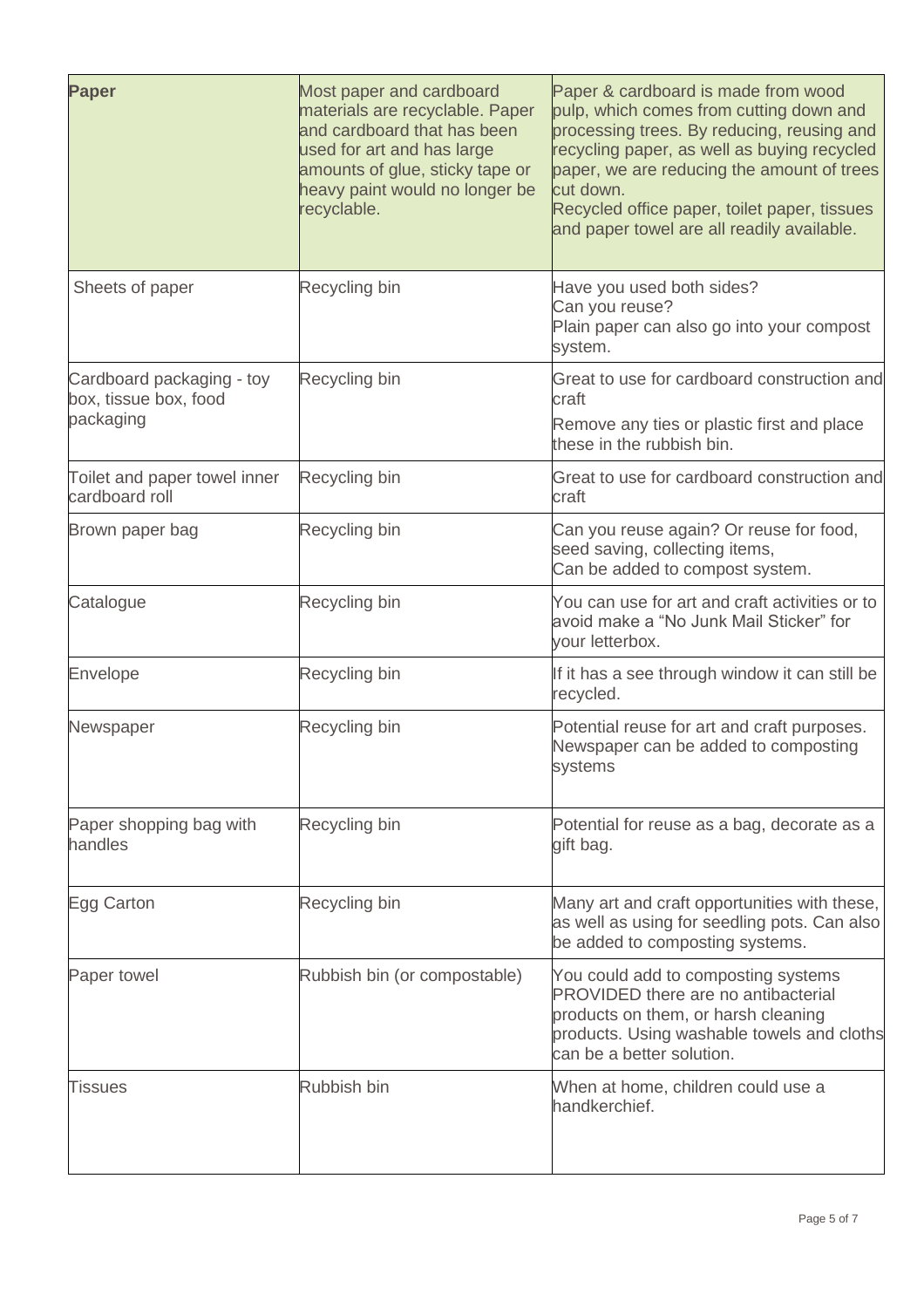| Milk or juice cardboard carton Rubbish bin<br>without lid                                                                               |               | These are made from many layers of<br>plastic and paper and so cannot be<br>separated for recycling.<br>Cut off the top to create a plant pot or use<br>for craft purposes.                                                                                                                                        |
|-----------------------------------------------------------------------------------------------------------------------------------------|---------------|--------------------------------------------------------------------------------------------------------------------------------------------------------------------------------------------------------------------------------------------------------------------------------------------------------------------|
| Milk or juice carton with screw Rubbish bin<br>on lid (could be cardboard or<br>Tetrapak eg a UHT milk<br>container)<br>Prima/juice box |               | These are made from many layers of<br>cardboard and plastic, or cardboard, plastic<br>and aluminium and so cannot be separated<br>for recycling.<br>Cut off the top to create a plant pot or use<br>for craft purposes.<br>Reusable drink bottles container water will<br>reduce the need for fruit juices/drinks. |
| Hot chocolate/chai tea<br>cylinder container.<br>Pringle (or similar) container                                                         | Rubbish bin   | These are made from many layers of<br>cardboard and plastic, or cardboard, plastic<br>and aluminium, plus a steel base and<br>plastic lid and so cannot be separated for<br>recycling.<br>Re-use for storage purposes                                                                                              |
| Disposable take away Coffee Rubbish bin<br>cup & lid                                                                                    |               | Mixed materials of paper and plastic and<br>not recyclable. The lids are plastic number<br>6 and also not recyclable.<br>You can take a reusable coffee cup or sit in<br>and drink from a real cup at the café.                                                                                                    |
| <b>Steel</b>                                                                                                                            |               | Steel products are made from iron ore that<br>has been mined from under the ground. It is<br>an incredible resource-intensive process.<br>Recycling steel reduces this impact. Steel<br>is a non renewable resource and is easily<br>recycled.                                                                     |
| Small lidded tin (eg mints,<br>gum)                                                                                                     | Recycling bin | Can be reused for storing small items                                                                                                                                                                                                                                                                              |
| Steel can<br>(eg tuna, baked beans, tinned<br>tomatoes                                                                                  | Recycling bin | Soften any sharp edges with masking tape<br>(if you are reusing).<br>Holes can be hammered into the base for<br>re-use as a planter.<br>Decorative patterns with holes can make a<br>nice candle holder.                                                                                                           |
| <b>Metal lids</b>                                                                                                                       | Recycling bin | Any size metal lids can go into the recycling<br>bin loose                                                                                                                                                                                                                                                         |
| <b>Aluminium</b>                                                                                                                        |               | Like steel, Aluminium is mined from under<br>the ground and is mined and refined via a<br>very energy intensive process. Recycling<br>Aluminium reduces this impact. Aluminium<br>can be recycled indefinitely                                                                                                     |
| Aerosol can eg deodorant                                                                                                                | Recycling bin | Needs to be completely empty, including<br>the propellant gas.                                                                                                                                                                                                                                                     |